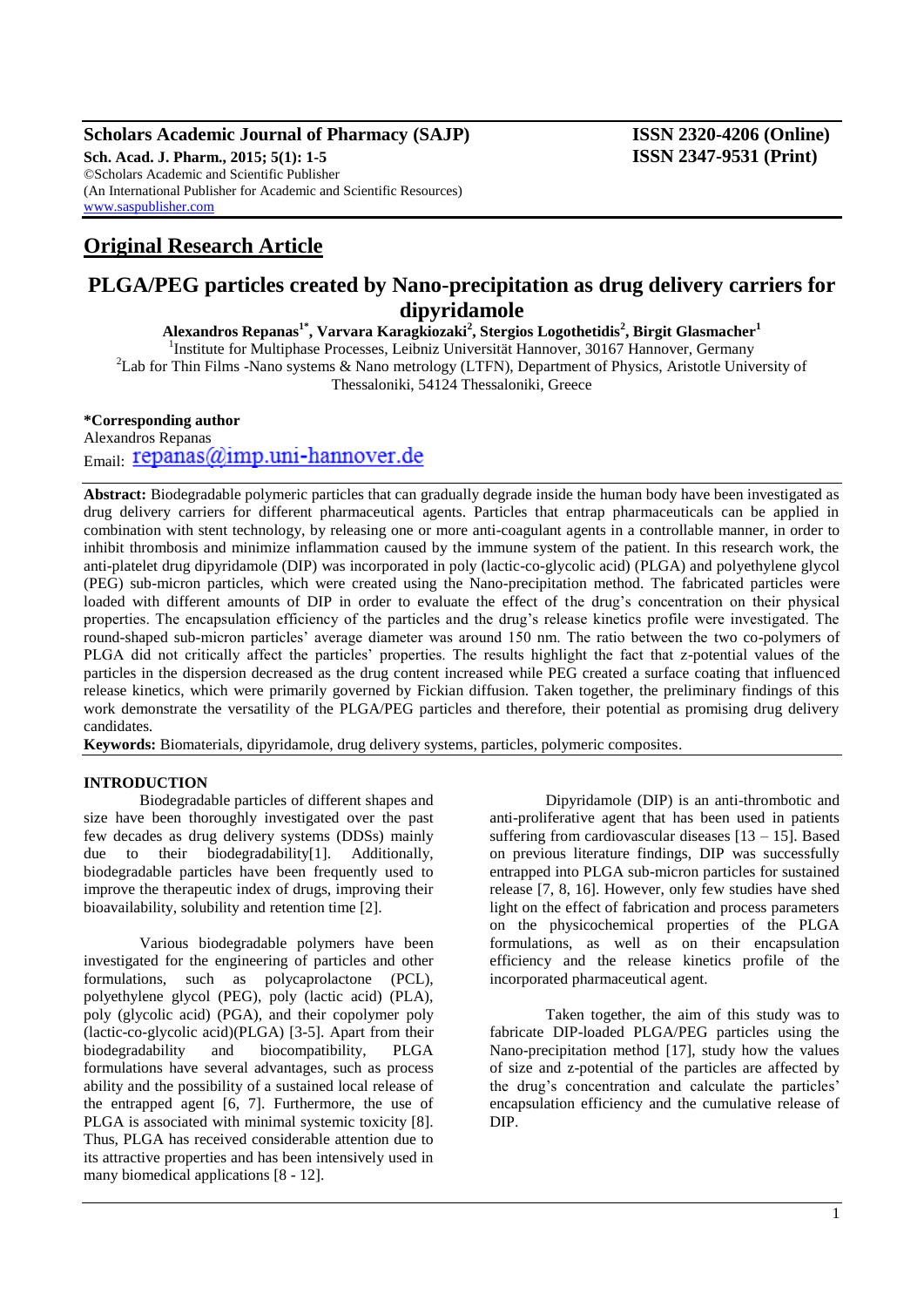## **CASE REPORT**

Poly (lactic-co-glycolic acid) (Mw: 40000- 75000), lactic/ glycolic acid ratio 65:35 (PLGA 6535), poly (lactic-co-glycolic acid) (Mw: 66000-107000), lactic/ glycolic acid ratio 75:25 (PLGA 7525), polyethylene glycol (PEG), (Mw: 2000), dipyridamole (DIP) powder, acetone 99.9%, and chloroform ≥99% were all purchased from Sigma-Aldrich. All other reagents and solvents were of analytical grade.

DIP-loaded PLGA/ PEG particles were fabricated by the method of nanoprecipitation [17]. Acetone was chosen as the organic medium, while bidistilled water was used as the aqueous medium. PLGA concentration was 10 mg/mL in the organic phase [18]. DIP concentration in the organic phase varied from 0.25 mg/mL to 1.0 mg/mL and the ratio between organic and aqueous phase was determined at 1:3. PEG was dissolved in the aqueous phase at a concentration of 10 mg/mL. The particle dispersion was carefully placed in a rotary evaporator to allow the adequate evaporation of the organic solvent.

The surface morphology of the particles with the highest initial DIP concentration was assessed by atomic force microscopy (AFM) (NT-MDT Solver P47H Pro). Silicon wafers of  $10\times10$  mm<sup>2</sup> were dipcoated inside the particle dispersions and left to dry overnight at room temperature. Phase and topography pictures were obtained at different resolutions  $(1\times1, 1)$  $5 \times 5$  and  $10 \times 10 \mu m^2$ ).

The size of the fabricated particles was calculated by photon correlation spectroscopy and the z-potential of the particle dispersions were calculated via aqueous electrophoresis measurements (Zetasizer 3600, Malvern). The experiments were performed in triplicates.

In order to determine the encapsulation efficiency of the particles, the latter were dissolved in 1 mL of chloroform. Their absorbance was measured at a fixed wavelength of 285 nm using a UV-vis spectrometer (LIBRA S22, Biochrom). A standard curve of absorbance versus concentration was previously prepared using different concentrations of DIP in chloroform (2-20 μg/mL). The encapsulation efficiency was calculated as the % percentage of the total mass of the drug encapsulated in the particles divided by the total mass of the drug initially used.

The in vitro release studies were performed by incubating the DIP- loaded particles (DIP conc.  $1mg/mL$ ) in phosphate buffer saline (PBS) (pH 7.4, T =  $37^{\circ}$ C) under constant stirring (90 rpm). At predetermined time points, 1 mL of the particle dispersion was collected inside a 2 mL Eppendorf tube. After a set of centrifuging steps  $(3 \times, 20000$  rpm, 15min) to collect only the amount of the drug released from the particles, the latter was re-dispersed in PBS and the

absorbance of DIP was measured at 291 nm. The cumulative release of DIP was calculated as the % percentage of the total mass of DIP released from the particles divided by the total mass of DIP initially encapsulated inside the particles. The experiments were performed in triplicates.

In order to determine the release kinetics mechanism, the experimental data were mathematically fitted using the "Peppas equation" [19, 20].  $Q = kt^n$ 

Where Q is the drug release percentage, t is the release time, k is a constant depended on the characteristics of the particles and **n** is the release exponent which indicates the mechanism [21].

## **DISCUSSION**

The results presented in Table 1 indicate that the average particle diameter ranged from  $147 \pm 1.79$  to  $155.94 \pm 7.37$  nm. From the obtained data, it can be concluded that it was not critically affected by the incorporation of the drug. The z-potential values were negative for all particle dispersions ranging from -14.03  $\pm$  0.78 to --17.09  $\pm$  0.39 mV. The incorporation of the drug slightly reduced the overall negative surface charge of the particles, resulting in decreased zpotential values, concentration dependent.

From the obtained AFM pictures in Figure 1, it can be concluded that the particles had a discrete spherical outline while a phase separation between the inner core and the surface was evident. More specifically, a surface coating of 20-30 nm was observed (Figure 1B), which can be attributed to the accumulation of PEG in the surface of the particles and the phase separation between PLGA and PEG [22].

 PLGA 6535/ PEG particles exhibited significantly higher encapsulation efficiency (16.61) ±0.36%) compared to PLGA 7525/ PEG (11.16  $\pm 0.78\%$ ), respectively (student's t-test, p<0.05). This observation can be attributed to the formulation process, and the dissolution of the polymer into the organic phase [17, 18]. More specifically, PLGA 6535 was dissolved faster compared to the other type while DIP was already dissolved in acetone before the addition of the polymer.

Regarding the drug release experiments, a burst release of DIP was observed in both types of PLGA/ PEG particles, which was followed by a slower release stage (Figure 2). The initial burst phenomenon can be explained by the DIP molecules close to or at the surface of the particles as well as to possible presence of pores through the polymeric matrix due to PEG erosion inside PBS [2, 5, 8, 16, 18, 21]. The possible loss of mass due to the breakdown of the esteric bonds between PLGA and PEG, leads to increased levels of hydrophilicity of the polymeric matrix through time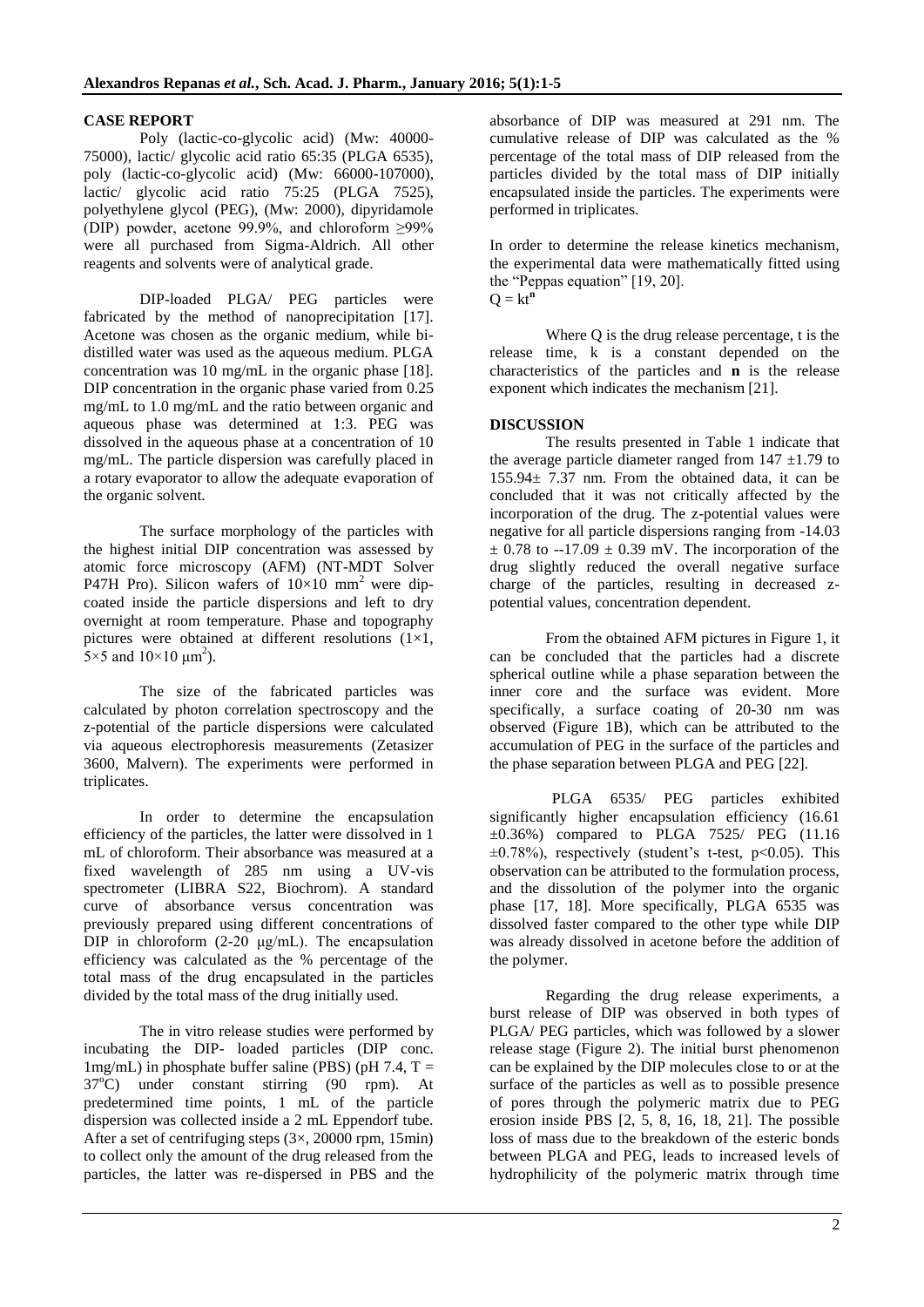[22]. Since the size of the particles remained relatively stable, the porosity of the polymeric matrix increased, resulting in an increased diffusion of DIP. After fitting the experimental data using the Peppas equation the release exponents n were obtained (PLGA 6535/ PEG:  $n=0.37$ ,  $R^2=0.993$ ; PLGA 7525/ PEG:  $n=0.31$ ,  $R^2$ =0.986). A release exponent n  $\leq$  0.43 for a spherical

formulation corresponds to Fickian diffusion [19 - 21]. Therefore, the release of DIP was primarily governed by the diffusion through the polymeric matrix and secondarily by polymer (PEG) erosion through a biphasic kinetics profile.

| <b>Sample</b>     | <b>DIP</b> concentration | <b>Size</b>        | z-potential       |
|-------------------|--------------------------|--------------------|-------------------|
|                   | (mg/mL)                  | (nm)               | (mV)              |
|                   | mean $\pm$ SD            | $mean \pm SD$      | $mean \pm SD$     |
| PLGA 6535 PEG     | O                        | $153.47 \pm 10.08$ | $-14.12 \pm 0.83$ |
| PLGA 7525 PEG     |                          | $155.94 \pm 7.37$  | $-14.03 \pm 0.78$ |
| PLGA 6535 PEG DIP | 0.25                     | $147 + 1.79$       | $-15.52 \pm 0.85$ |
| PLGA 7525 PEG DIP | 0.25                     | $149.5 \pm 4.49$   | $-15.67 \pm 1.01$ |
| PLGA 6535 PEG DIP | 0.5                      | $155 \pm 5.4$      | $-15.77 \pm 0.93$ |
| PLGA 7525 PEG DIP | 0.5                      | $154.67 \pm 9.52$  | $-16.05 \pm 1.36$ |
| PLGA 6535 PEG DIP |                          | $150.44 \pm 9.1$   | $-16.83 \pm 0.5$  |
| PLGA 7525 PEG DIP |                          | $149 \pm 8.37$     | $-17.09 \pm 0.39$ |



**Fig-1: AFM phase image of PLGA 6535/ PEG (1mg/mL DIP) particles at 10 ×10 μm<sup>2</sup> resolution (A); AFM phase image of PLGA 7525/ PEG (1mg/mL DIP) particles at 1×1 μm<sup>2</sup> resolution (B)**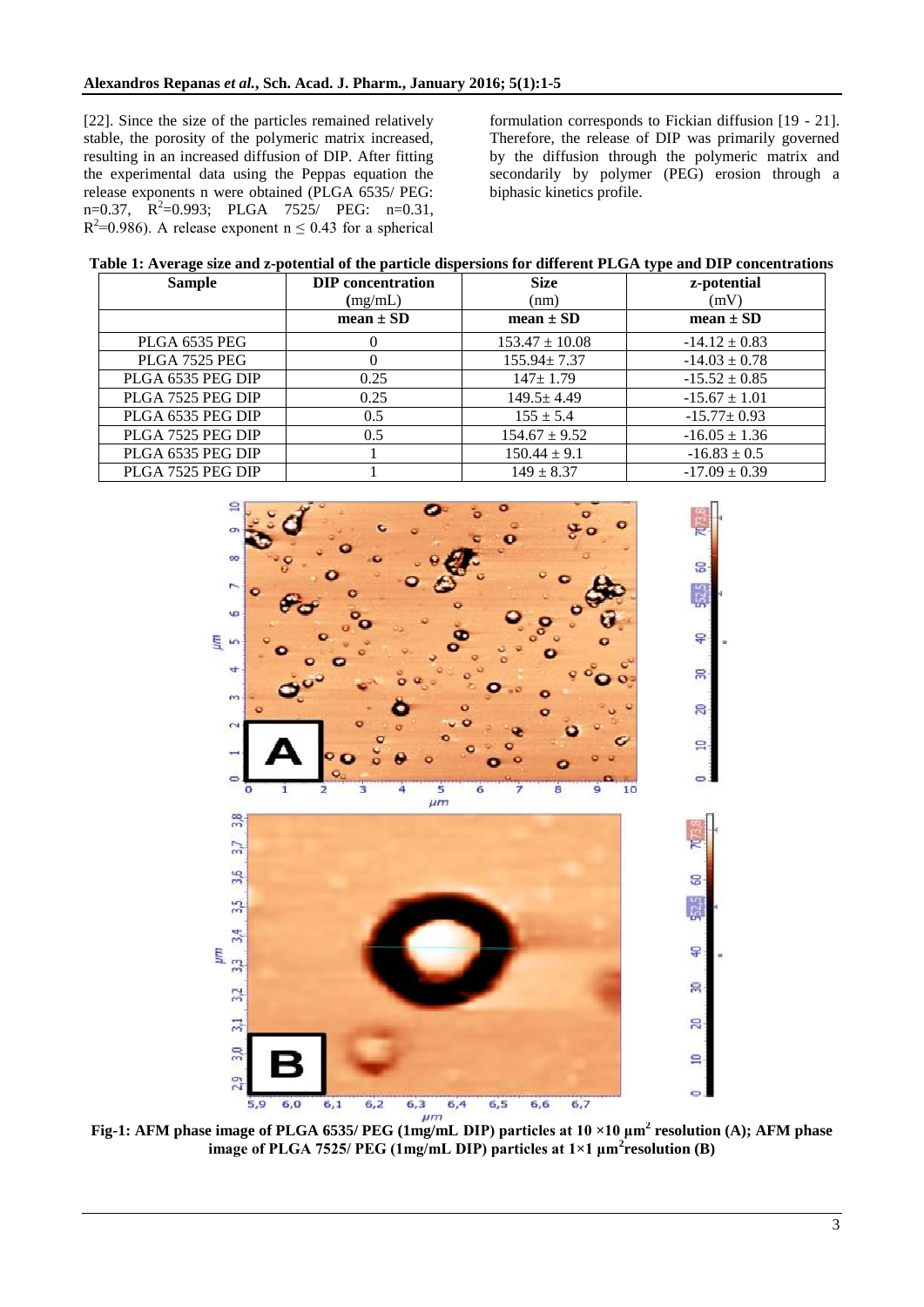

**Fig-2: Cumulative in vitro drug release profiles of both PLGA 6535/PEG (red) and PLGA 7525/PEG (black) particles in PBS (pH 7.4, T = 37**  $^{\circ}$ **C), loaded with 1 mg/mL DIP** 

#### **CONCLUSION**

PLGA/ PEG round-shaped particles were successfully fabricated with a diameter below 170 nm that exhibited a surface coating of PEG, which affected the release kinetics of the encapsulated DIP. The release mechanism of DIP was primarily Fickian diffusion. In a nutshell, PLGA/PEG particles have to be further studied as potential DDS since they exhibited promising attributes.

#### **ACKNOWLEDGEMENTS**

The authors would like to acknowledge the contribution of Assistant Prof. Dimitrios G. Fatouros from the Department of Pharmaceutical Technology, School of Pharmacy, Aristotle University of Thessaloniki, Greece, to the drug delivery experiments.

#### **REFERENCES**

- 1. Panyam J, Labhasetwar V; Biodegradable nanoparticles for drug and gene delivery to cells and tissue. Advanced Drug Delivery Reviews 2012; 64:61-71.
- 2. Kumari A, Yadav SK, Yadav SC; Biodegradable polymeric nanoparticles based drug delivery systems. Colloids and Surfaces B: Biointerfaces 2010; 75(1):1-18.
- 3. Repanas A, Glasmacher B; Dipyridamole embedded in Polycaprolactone fibers prepared by

coaxial electro spinning as a novel drug delivery system. Journal of Drug Delivery Science and Technology 2015; 29:132-142.

- 4. Repanas A, Wolkers WF, Gryshkov O, Kalozoumis P, Müller M, Zernetsch H, *et al.;* Coaxial Electro spinning as a Process to Engineer Biodegradable Polymeric Scaffolds as Drug Delivery Systems for Anti-Inflammatory and Anti- Thrombotic Pharmaceutical Agents. Clinical and Experimental Pharmacology 2015; 5:192.
- 5. Cleek RL, Rege AA, Denner LA, Eskin SG, Mikos AG; Inhibition of smooth muscle cell growth in vitro by an antisense oligodeoxynucleotide released from poly (-lactic-co-glycolic acid) microparticles. Journal of Biomedical Materials Research 1997; 35(4):525–530.
- 6. Duan B, Yuan X, Zhu Y, Zhang Y, Li X, Zhang Y *et al.;* A nanofibrous composite membrane of PLGA–chitosan/PVA prepared by electro spinning. European Polymer Journal 2006; 42:2013–2022.
- 7. Meng ZX, Xu XX, Zheng W, Zhou HM, Li L, Zheng YF *et al.;* Preparation and characterization of electrospun PLGA/gelatin nanofibers as a potential drug delivery system. Colloids and Surfaces B: Biointerfaces 2011; 84:97–102.
- 8. Danhier F, Ansorena E, Silva JM, Coco R, Le Breton A, Préat V; PLGA-based nanoparticles: an